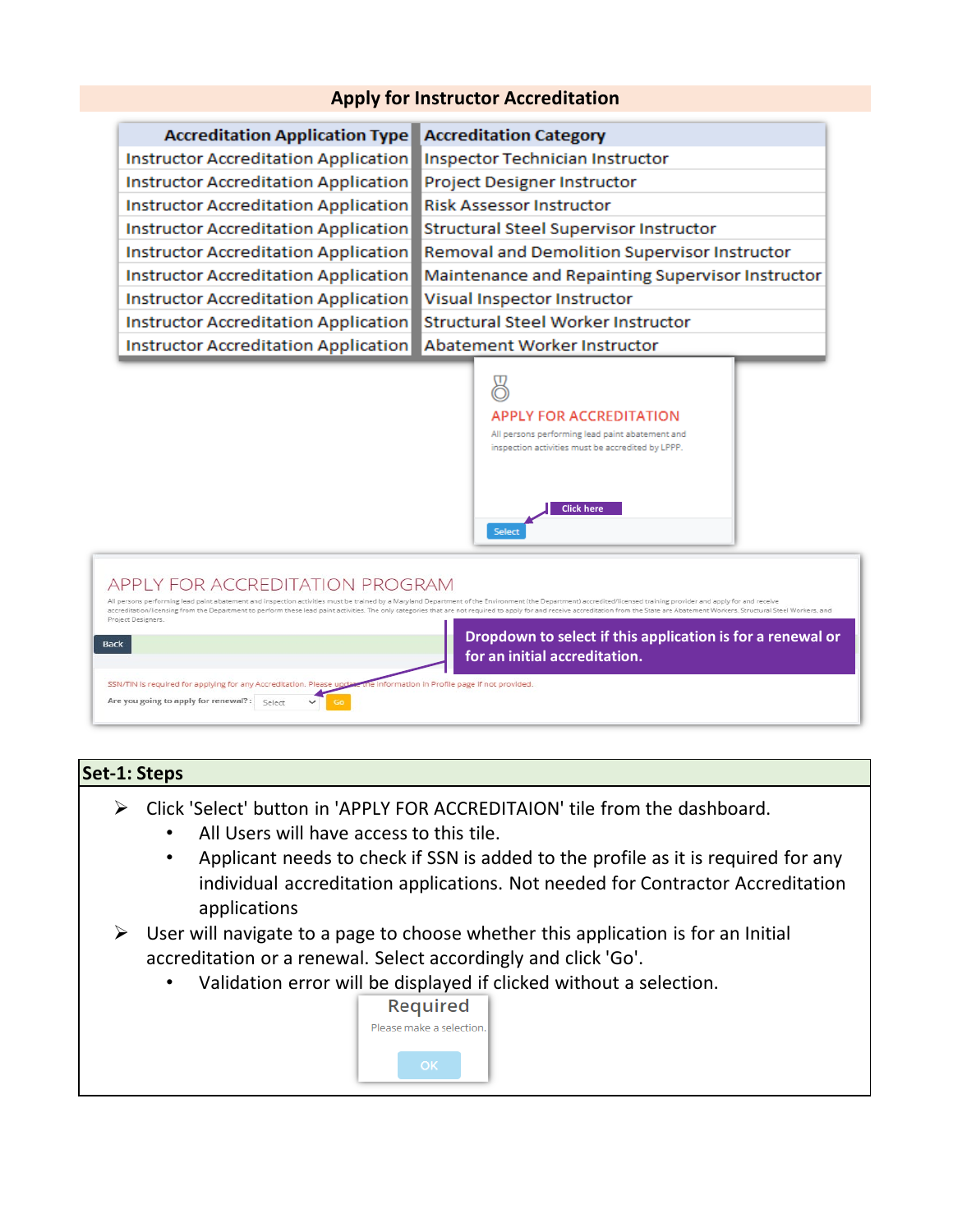#### **Instructor Accreditation Appl., cntd.,**

| Instructor Accreditation Application<br>If you are unable to find your employer/contractor/provider then reac<br>We cannot proceed until they add you to their employee list.<br>Emplover:       | Select Category<br>$\check{ }$<br><b>Select Category</b><br>Inspector Technician Instructor<br>Project Designer Instructor<br><b>Risk Assessor Instructor</b><br>Structural Steel Supervisor Instructor<br>Removal and Demolition Supervisor Instructor<br>Maintenance and Repainting Supervisor Instructor<br>Visual Inspector Instructor<br>Structural Steel Worker Instructor<br>Abatement Worker Instructor |
|--------------------------------------------------------------------------------------------------------------------------------------------------------------------------------------------------|-----------------------------------------------------------------------------------------------------------------------------------------------------------------------------------------------------------------------------------------------------------------------------------------------------------------------------------------------------------------------------------------------------------------|
|                                                                                                                                                                                                  |                                                                                                                                                                                                                                                                                                                                                                                                                 |
|                                                                                                                                                                                                  |                                                                                                                                                                                                                                                                                                                                                                                                                 |
|                                                                                                                                                                                                  |                                                                                                                                                                                                                                                                                                                                                                                                                 |
| If you are unable to find your employer/contractor/provider then reach out to their contact person to add you as their employee.<br>We cannot proceed until they add you to their employee list. |                                                                                                                                                                                                                                                                                                                                                                                                                 |
| Employer:<br>Select Emplover                                                                                                                                                                     |                                                                                                                                                                                                                                                                                                                                                                                                                 |
| <b>Select Employer</b><br>My Trainings<br>TPrvdr2 B TProvider2Lnm<br>Please select a training for which either you are registered or taken th<br>A & A Lead Inspections                          |                                                                                                                                                                                                                                                                                                                                                                                                                 |
| Set-2: Steps                                                                                                                                                                                     |                                                                                                                                                                                                                                                                                                                                                                                                                 |

- $\triangleright$  Select the category of the Instructor.
- > 'Is Renewal' checkbox will be displayed checked or un-checked based on the selection from previous page. Is Renewal? Is Renewal?
- $\triangleright$  Select the employer name from the dropdown.
	- Application will populate the list of User's employer(s).
	- If there is no employer in the dropdown to select, then this applicant is not added to their employee list. Refer 'Manager Employee' to see how an authorized user can manage employees of an organization/contractor.
- $\triangleright$  For NEW instructor accreditation, the applicant needs to select the training and exam information to proceed further. Renewal applications require only training information.
- > Click 'Proceed to create accreditation application'.

|                         | <b>Accreditation Application Type:</b>                                                                                                                                                           |          |                          |    | <b>Accreditation Category:</b> |    |                                              |                   | Is Renewal? |     |                                                |             |
|-------------------------|--------------------------------------------------------------------------------------------------------------------------------------------------------------------------------------------------|----------|--------------------------|----|--------------------------------|----|----------------------------------------------|-------------------|-------------|-----|------------------------------------------------|-------------|
|                         | Instructor Accreditation Application                                                                                                                                                             |          | $\checkmark$             |    |                                |    | Removal and Demolition Supervisor Instructor |                   |             |     |                                                |             |
|                         | If you are unable to find your employer/contractor/provider then reach out to their contact person to add you as their employee.<br>We cannot proceed until they add you to their employee list. |          |                          |    |                                |    |                                              |                   |             |     |                                                |             |
| Employer:               |                                                                                                                                                                                                  |          |                          |    | Select Employer                |    |                                              |                   |             |     |                                                |             |
| My Trainings            | Please select a training for which either you are registered or taken the course to proceed. Training is required                                                                                |          |                          |    |                                |    |                                              |                   |             |     | Existing training information of the applicant |             |
|                         |                                                                                                                                                                                                  |          |                          |    |                                |    |                                              |                   |             |     | Search:                                        |             |
| Jä.                     | <b>Training Course</b><br>11                                                                                                                                                                     |          | <b>Start Date</b>        | JŤ | <b>End Date</b>                |    | <b>Training Provider</b>                     | 1Ť.               | Card No.    | J.T | <b>Expiration Date</b>                         |             |
|                         | Structural Steel Supervisor (S1) -<br>Initial                                                                                                                                                    |          | 10/14/2021               |    | 10/30/2021                     |    | Silver Spring Associates                     |                   |             |     |                                                |             |
| ∩                       | Inspector Technician (IT) -<br>Refresher                                                                                                                                                         |          | 10/12/2021               |    | 10/12/2021                     |    | Silver Spring Associates                     |                   |             |     |                                                |             |
| O                       | Visual Inspector (VI) - Initial                                                                                                                                                                  |          | 10/12/2021               |    | 10/12/2021                     |    | Training Provider One                        |                   |             |     |                                                |             |
| O                       | Visual Inspector (VI) - Initial                                                                                                                                                                  | 2/9/2021 |                          |    | 2/10/2021                      |    | Julius Borat LLC                             |                   | 100036      |     | 2/10/2023                                      |             |
| O                       | Structural Steel Worker (W1) -<br>Initial                                                                                                                                                        |          | 1/28/2021                |    | 1/28/2021                      |    | OrgOne Org1Lnm                               |                   |             |     |                                                |             |
|                         |                                                                                                                                                                                                  |          |                          |    |                                |    |                                              |                   |             |     |                                                |             |
|                         | Showing 1 to 5 of 5 entries                                                                                                                                                                      |          |                          |    |                                |    |                                              |                   |             |     | Previous                                       |             |
|                         | Please select an exam for which your are registered or have taken it to proceed. Exam is required for this category.                                                                             |          |                          |    |                                | 11 |                                              |                   |             |     | Search:                                        |             |
| li                      | <b>Exam Category</b>                                                                                                                                                                             |          | <b>Registration Date</b> |    |                                |    | <b>Exam Date</b>                             | <b>Exam Score</b> |             | Jî  | <b>Exam Result</b>                             |             |
|                         | Inspector Technician                                                                                                                                                                             |          | 10/14/2021               |    |                                |    | 2/3/2024                                     | 95.35             |             |     | Passed                                         |             |
| My Exams<br>O<br>∩<br>O | Project Designer Instructor<br>Removal and Demolition Supervisor<br>Instructor                                                                                                                   |          | 10/14/2021<br>10/14/2021 |    |                                |    | 10/5/2022<br>1/6/2022                        | 96.36             |             |     | Passed                                         |             |
|                         | Visual Inspector                                                                                                                                                                                 |          | 2/11/2021                |    |                                |    | 3/9/2021                                     |                   |             |     |                                                |             |
|                         | Supervisor Instructor                                                                                                                                                                            |          | 2/11/2021                |    |                                |    | 1/31/2021                                    |                   |             |     |                                                |             |
| O<br>O                  | Structural Steel Worker Instructor                                                                                                                                                               |          | 2/3/2021                 |    |                                |    | 12/9/2020                                    |                   |             |     |                                                |             |
|                         | Showing 1 to 6 of 6 entries                                                                                                                                                                      |          |                          |    |                                |    |                                              |                   |             |     | Previous<br>$\mathbf{1}$                       | Nex<br>Next |

**displayed here.**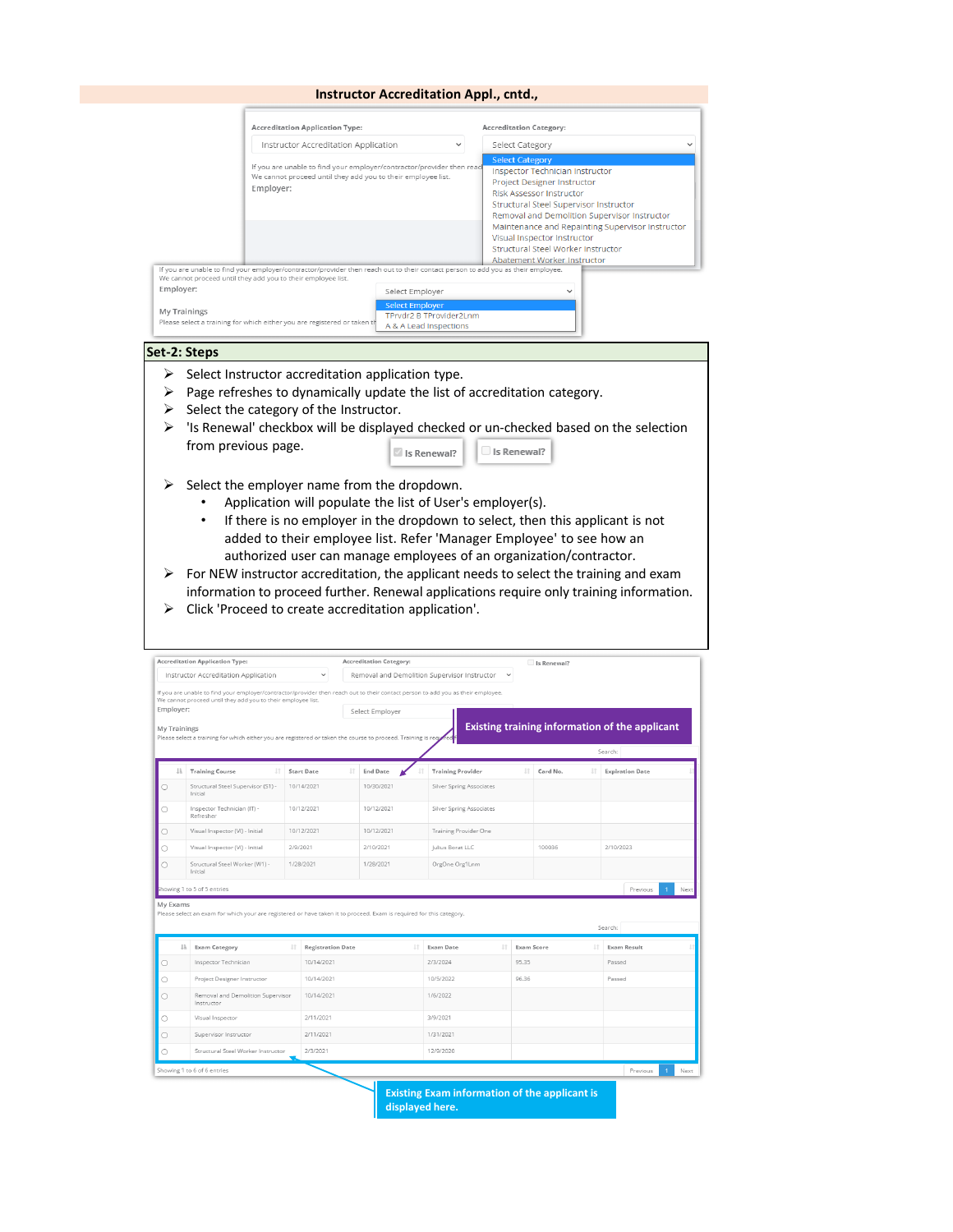### **Instructor Accreditation Application Form**

|                          |                               | <b>General Application Information</b> |                                              |
|--------------------------|-------------------------------|----------------------------------------|----------------------------------------------|
| <b>Last Name</b>         | <b>Suffix</b>                 | <b>Legal First Name</b>                | <b>Middle Name</b>                           |
| Klipz                    | Suffix                        | <b>Brett</b>                           | Middle Name                                  |
| (as per your State ID)   | (e.g. Sir, Jr)                | (as per your State ID)                 |                                              |
| <b>Date of Birth</b>     | <b>Social Security Number</b> | Telephone #                            | <b>Email Address</b>                         |
| 12/01/1980               | XXXXXX7625                    | 4127187298                             | brett@gmail.com                              |
|                          |                               |                                        | (Correspondence may be sent to this address) |
| <b>Residence Address</b> |                               | <b>Mailing Address</b>                 |                                              |

### **Set-3: Steps**

- Instructions about the fee, and processing information is displayed in '**Instructions**' section.
- '**General Application Information**' section display information of the applicant.
	- Applicant's information is auto-populated from the personal profile created. Refer 'Register new user' to know how personal profile is created.
	- If any information is incorrect or need to be updated, then the user must update in the personal profile & start the application.
	- Please do not proceed if any information in this section is incorrect.

 '**Training Provider information**' section display the training provider name, their accreditation number, and expiry date along with theitr contact information.

- This is pulled based on the training selected in the previous screen.
- '**Application Type**' will display whether this application is for a renewal or for an initial accreditation. For renewals, existing accreditation number & expiry date will be autopopulated.

| <b>Training Provide Name</b>                                                                                                                                                             |           | <b>Contractor Accreditation #</b>                                                                         |                                       | <b>Accreditation Expiration Date</b>      |                         |  |
|------------------------------------------------------------------------------------------------------------------------------------------------------------------------------------------|-----------|-----------------------------------------------------------------------------------------------------------|---------------------------------------|-------------------------------------------|-------------------------|--|
| A & A Lead Inspections                                                                                                                                                                   |           | 100069                                                                                                    | 02/23/2023                            |                                           |                         |  |
|                                                                                                                                                                                          |           | (if already have one)                                                                                     |                                       |                                           |                         |  |
| <b>Contact First Name</b>                                                                                                                                                                |           | <b>Contact Last Name</b>                                                                                  | Telephone #                           |                                           |                         |  |
| Narmada                                                                                                                                                                                  |           | Patha                                                                                                     | 571431P                               |                                           |                         |  |
| <b>Street Address</b>                                                                                                                                                                    | City      | <b>State</b>                                                                                              |                                       | <b>Initial Accreditation Application.</b> |                         |  |
| 321 Main Street                                                                                                                                                                          | Greenbelt |                                                                                                           |                                       |                                           | <b>Application Type</b> |  |
|                                                                                                                                                                                          |           | Have you held an accreditation with the same name and category in the past with<br>the state of Maryland? |                                       |                                           | <b>NO</b>               |  |
|                                                                                                                                                                                          |           |                                                                                                           | Application Type                      |                                           |                         |  |
|                                                                                                                                                                                          |           | Have you held an accreditation with the same name and category in the past with the state of              | <b>YES</b>                            |                                           |                         |  |
|                                                                                                                                                                                          |           |                                                                                                           | <b>Expiration Date</b>                |                                           |                         |  |
| Maryland?<br><b>Accreditation #</b><br>100060                                                                                                                                            |           |                                                                                                           | 02/02/2023                            |                                           |                         |  |
|                                                                                                                                                                                          |           |                                                                                                           | <b>Accreditation Category and Fee</b> |                                           |                         |  |
|                                                                                                                                                                                          |           |                                                                                                           |                                       |                                           |                         |  |
|                                                                                                                                                                                          |           | <b>Renewal Accreditation Application where existing Accreditation</b>                                     |                                       |                                           |                         |  |
|                                                                                                                                                                                          |           | number and the expiry date will be auto-populated from the                                                |                                       |                                           |                         |  |
| Inspector Technician Instructor<br>An Instructor exam is required initially and at each renewal of accreditation.<br>3rd party exam date, was taken or registered to take on<br>2/3/2024 |           | existing records.                                                                                         |                                       |                                           |                         |  |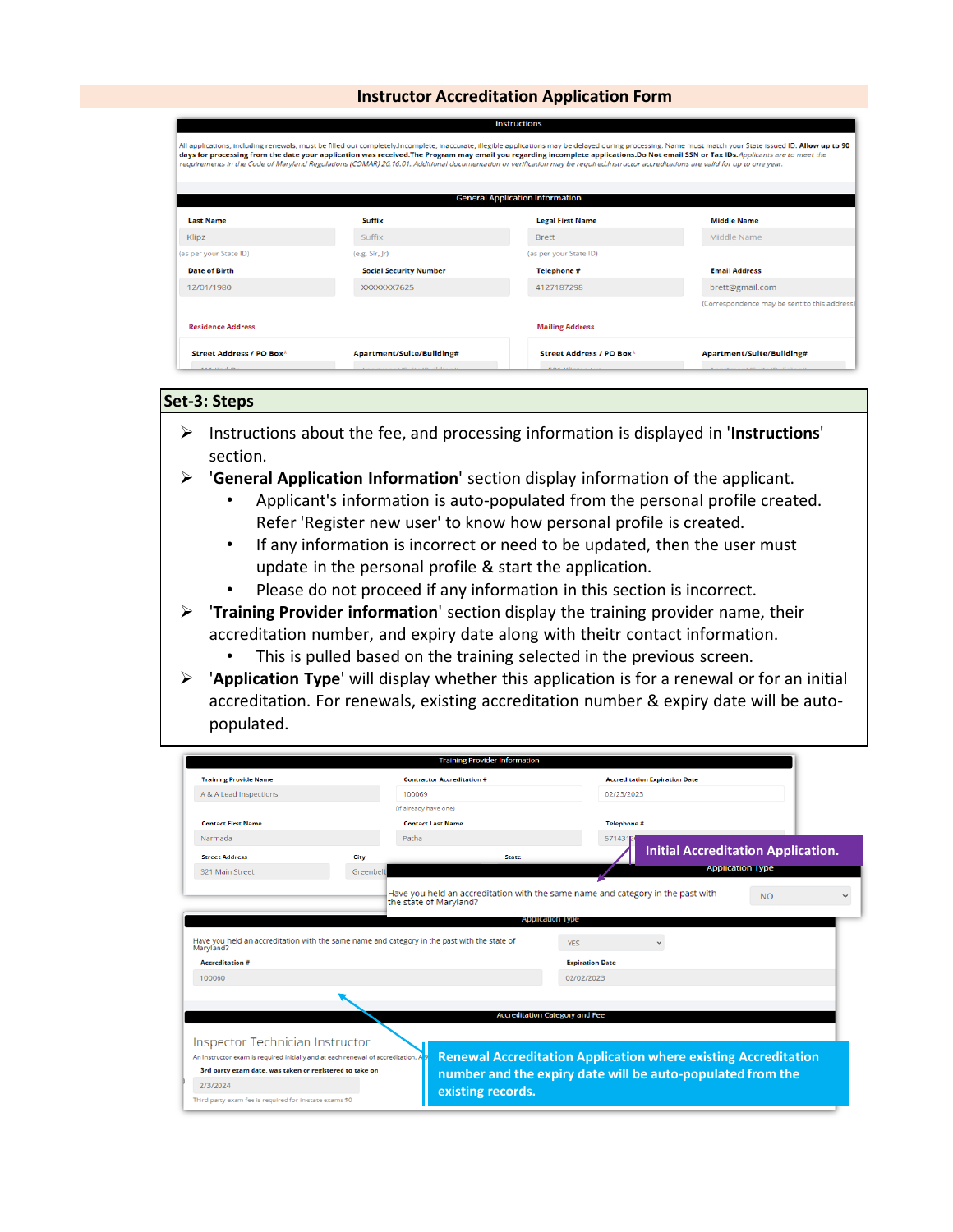### **Instructor Accreditation Application Form cntd.,**

### **Set-4: Steps**

- '**Applicant's Training information**' section display training card number, card expiration date, name of the training provider, course name, and course conducted dates.
	- This is pulled based on the training selected in the previous screen.
- **'Instructor Experiecne**' section is applicable for NEW accreditations. Renewal applications do not require to populate this section.

|                                                         |    |                   |                                                                            | <b>Expiration date</b>                                                                                                     |     |                                                        | <b>Name of training provider</b>                                                                                                                                                             |     |
|---------------------------------------------------------|----|-------------------|----------------------------------------------------------------------------|----------------------------------------------------------------------------------------------------------------------------|-----|--------------------------------------------------------|----------------------------------------------------------------------------------------------------------------------------------------------------------------------------------------------|-----|
| Training Card #                                         |    |                   |                                                                            | <b>Expiration date</b>                                                                                                     |     |                                                        | <b>Training Provider One</b>                                                                                                                                                                 |     |
| <b>Course name</b>                                      |    |                   |                                                                            | <b>Course date(s)</b>                                                                                                      |     |                                                        |                                                                                                                                                                                              |     |
| Visual Inspector (VI) - Initial                         |    |                   |                                                                            | 10/12/2021                                                                                                                 | to  | 10/12/2021                                             |                                                                                                                                                                                              |     |
| <b>New and Renewal Inspector Technician Instructors</b> |    |                   |                                                                            |                                                                                                                            |     | Instructor Experience (New Instructor Applicants ONLY) |                                                                                                                                                                                              |     |
|                                                         |    |                   | You must be currently accredited as Inspector Technician or Risk Assessor. |                                                                                                                            |     |                                                        |                                                                                                                                                                                              |     |
| Accreditation #:                                        |    | Accreditation #   | <b>Expiration date:</b>                                                    | <b>Expiration Date</b>                                                                                                     |     |                                                        |                                                                                                                                                                                              |     |
| <b>New Instructors</b>                                  |    |                   |                                                                            |                                                                                                                            |     |                                                        | Provide experience of onsite lead paint abatement projects which have been conducted in accordance with COMAR 26.02.07 or other lead paint abatement standards established by the Department |     |
| (example: clearance testing).                           |    |                   |                                                                            |                                                                                                                            |     |                                                        |                                                                                                                                                                                              |     |
| <b>New Inspector Technician Instructors</b>             |    |                   |                                                                            |                                                                                                                            |     |                                                        |                                                                                                                                                                                              |     |
|                                                         |    |                   |                                                                            | Provide a list that reflects 6 months of lead paint inspection work, using a protable XRF devices and relevant techniques. |     |                                                        |                                                                                                                                                                                              |     |
| <b>Property Address</b>                                 |    |                   |                                                                            | <b>Start Date</b>                                                                                                          |     | <b>End Date</b>                                        | <b>Experience Description</b>                                                                                                                                                                | Add |
|                                                         |    |                   |                                                                            | 1Ť<br><b>End Date</b>                                                                                                      | JT. | <b>Experience Description</b>                          | It.                                                                                                                                                                                          |     |
| <b>Address</b>                                          | 1t | <b>Start Date</b> |                                                                            |                                                                                                                            |     |                                                        |                                                                                                                                                                                              |     |

|                                  |                                          | One section carries the current accreditation as an Inspector Technician or Risk                                                                                                                                                                                                                                                                                                                                                                           |
|----------------------------------|------------------------------------------|------------------------------------------------------------------------------------------------------------------------------------------------------------------------------------------------------------------------------------------------------------------------------------------------------------------------------------------------------------------------------------------------------------------------------------------------------------|
|                                  | Assessor.                                | <b>New and Renewal Inspector Technician Instructors</b>                                                                                                                                                                                                                                                                                                                                                                                                    |
|                                  |                                          | You must be currently accredited as Inspector Technician or Risk Assessor.                                                                                                                                                                                                                                                                                                                                                                                 |
|                                  |                                          | Accreditation #:<br>Accreditation #<br><b>Expiration date:</b><br><b>Expiration Date</b>                                                                                                                                                                                                                                                                                                                                                                   |
| ٠<br>٠<br><b>New Instructors</b> | relevant techniques.<br>the application. | Other section carries experience information. All instructors must provider<br>onsite lead paint abatement project experience, and Inspector Technician<br>instructors must list atleast 6 months of lead paint inspection work using XRF or<br>Applicant can modify the experience information as required before submitting<br>Provide experience of onsite lead paint abatement projects which have been conducted in accordance with COMAR 26.02.07 or |
|                                  |                                          |                                                                                                                                                                                                                                                                                                                                                                                                                                                            |
|                                  |                                          | other lead paint abatement standards established by the Department (example: clearance testing).<br><b>New Inspector Technician Instructors</b>                                                                                                                                                                                                                                                                                                            |
|                                  |                                          | Provide a list that reflects 6 months of lead paint inspection work, using a protable XRF devices and relevant techniques.                                                                                                                                                                                                                                                                                                                                 |
|                                  |                                          | Application will throw validation errors if this section is not completed                                                                                                                                                                                                                                                                                                                                                                                  |
|                                  | properly.                                | <b>Validation!</b>                                                                                                                                                                                                                                                                                                                                                                                                                                         |
|                                  |                                          | Please complete Instructor Experience section as applicable.You<br>must be currently accredited as Inspector Technician or Risk<br>Assessor. Please complete respective section as applicable.                                                                                                                                                                                                                                                             |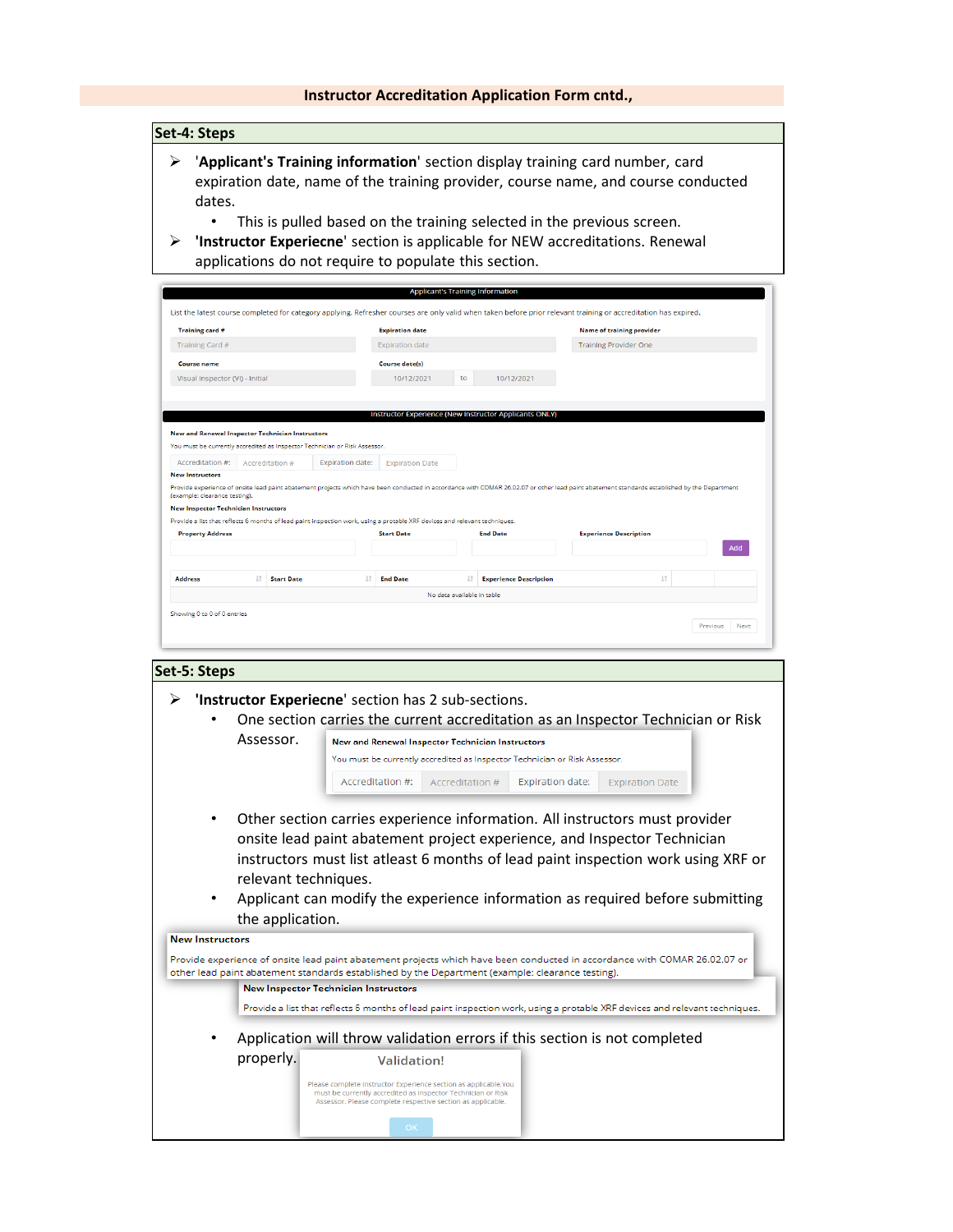### **Instructor Accreditation Application Form cntd.,**

### **Set-6: Steps**

- Applicant can upload supporting files/documents in the '**Documents**' section. • Comments or notes can be added about the document attached.
- $\triangleright$  Click 'Save Application' to save and the user will navigate to the list of applications saved/submitted/approved.

| Please upload any supporting documents (if required) |                                                                                                                                                                                                                                                                                                                                                                                                                                                                                                                                                                                                                                                                                                                                                                                                                     |                                                             |                                                           |           |                                  |
|------------------------------------------------------|---------------------------------------------------------------------------------------------------------------------------------------------------------------------------------------------------------------------------------------------------------------------------------------------------------------------------------------------------------------------------------------------------------------------------------------------------------------------------------------------------------------------------------------------------------------------------------------------------------------------------------------------------------------------------------------------------------------------------------------------------------------------------------------------------------------------|-------------------------------------------------------------|-----------------------------------------------------------|-----------|----------------------------------|
| <b>Document Type</b>                                 |                                                                                                                                                                                                                                                                                                                                                                                                                                                                                                                                                                                                                                                                                                                                                                                                                     | <b>SelectFile</b>                                           |                                                           |           |                                  |
| Select a type                                        |                                                                                                                                                                                                                                                                                                                                                                                                                                                                                                                                                                                                                                                                                                                                                                                                                     | Choose File No file chosen                                  |                                                           | Upload    |                                  |
| Comment                                              |                                                                                                                                                                                                                                                                                                                                                                                                                                                                                                                                                                                                                                                                                                                                                                                                                     |                                                             |                                                           |           |                                  |
|                                                      |                                                                                                                                                                                                                                                                                                                                                                                                                                                                                                                                                                                                                                                                                                                                                                                                                     |                                                             | <b>Documents</b>                                          |           |                                  |
|                                                      | Please upload any supporting documents (if required)                                                                                                                                                                                                                                                                                                                                                                                                                                                                                                                                                                                                                                                                                                                                                                |                                                             |                                                           |           |                                  |
|                                                      | <b>Document Type</b>                                                                                                                                                                                                                                                                                                                                                                                                                                                                                                                                                                                                                                                                                                                                                                                                |                                                             | <b>SelectFile</b>                                         |           |                                  |
|                                                      | Select a type                                                                                                                                                                                                                                                                                                                                                                                                                                                                                                                                                                                                                                                                                                                                                                                                       |                                                             | Choose File No file chosen<br>$\check{ }$                 |           | Upload                           |
|                                                      | Select a type                                                                                                                                                                                                                                                                                                                                                                                                                                                                                                                                                                                                                                                                                                                                                                                                       |                                                             |                                                           |           |                                  |
| This Notice is provided<br>Failure to provide the    | Identification Proof State/Federal Id                                                                                                                                                                                                                                                                                                                                                                                                                                                                                                                                                                                                                                                                                                                                                                               |                                                             |                                                           |           |                                  |
| ("Department") is a pu                               | License/Accreditation from other state                                                                                                                                                                                                                                                                                                                                                                                                                                                                                                                                                                                                                                                                                                                                                                              |                                                             |                                                           |           |                                  |
| Department's website                                 | Marksheet for exam takens out of state                                                                                                                                                                                                                                                                                                                                                                                                                                                                                                                                                                                                                                                                                                                                                                              |                                                             |                                                           |           |                                  |
|                                                      | Other                                                                                                                                                                                                                                                                                                                                                                                                                                                                                                                                                                                                                                                                                                                                                                                                               |                                                             |                                                           |           |                                  |
|                                                      |                                                                                                                                                                                                                                                                                                                                                                                                                                                                                                                                                                                                                                                                                                                                                                                                                     |                                                             |                                                           |           |                                  |
|                                                      | Comptroller and the Maryland Child Support Enforcement Administration that the applicant has no outstanding taxes, unemployment insurance contributions or child support.<br>I hereby request that the above contractor be accredited as a Lead Paint Abatement Services Contractor in the State of Maryland. I certify that, for the purpose of performing lead paint services, the<br>aforementioned will only employ, hire or contract with individuals or companies that are qualified under Code of Maryland Regulations (COMAR) 26.16.01. I certify that my company and its employees shall<br>perform work practices according to COMAR 26.16.01 and/or 26.02.07. If seeking accreditation as a Lead Paint Inspection Contractor; I certify that any and all unused inspection certificates will be returned |                                                             |                                                           |           |                                  |
| As per Environment Ar                                | to the Department within five(5) days should the Inspection Coontractor cease to perform lead paint inspection services. I certify that work performed and certificates issued by my company and its<br>employees will satisfy the requirements of Environment Article 6-8 and COMAR 26.16.01 through 26.16.05                                                                                                                                                                                                                                                                                                                                                                                                                                                                                                      |                                                             |                                                           |           |                                  |
| I Agree to the statement above.                      |                                                                                                                                                                                                                                                                                                                                                                                                                                                                                                                                                                                                                                                                                                                                                                                                                     |                                                             |                                                           |           | Today's Date 10/19/2021 06:26 PM |
|                                                      |                                                                                                                                                                                                                                                                                                                                                                                                                                                                                                                                                                                                                                                                                                                                                                                                                     |                                                             |                                                           |           |                                  |
|                                                      |                                                                                                                                                                                                                                                                                                                                                                                                                                                                                                                                                                                                                                                                                                                                                                                                                     | <b>Save Application</b>                                     | Continue                                                  |           |                                  |
|                                                      |                                                                                                                                                                                                                                                                                                                                                                                                                                                                                                                                                                                                                                                                                                                                                                                                                     |                                                             | I am the Authorized Representative, for this application. |           |                                  |
|                                                      |                                                                                                                                                                                                                                                                                                                                                                                                                                                                                                                                                                                                                                                                                                                                                                                                                     | <b>Authorized Representative of Contractor</b>              |                                                           | Title     |                                  |
|                                                      |                                                                                                                                                                                                                                                                                                                                                                                                                                                                                                                                                                                                                                                                                                                                                                                                                     | <b>Brett K</b><br>(Authorized Representative of Contractor) |                                                           | <b>HR</b> |                                  |
|                                                      |                                                                                                                                                                                                                                                                                                                                                                                                                                                                                                                                                                                                                                                                                                                                                                                                                     | 4 I Agree to the statement above.                           |                                                           |           |                                  |

### **Set-7: Steps**

- $\triangleright$  Upon saving the application, user will land on 'My Applications' page where all accreditation applications submitted by the user will be listed.
	- Each application will have its own status.
	- Applicated that are not submitted will be in 'Draft' status with icon  $\bullet$  to update or review before completing payment to submit the application.
	- Submitted applications can be viewed by clicking on the icon
- $\triangleright$  Applicant can view the status updates and messages from MDE by clicking on the green icon.

| <b>List of applications</b>                                     |                                                             |                                                 |                                              |                                  |                       |                            |                                    |              |
|-----------------------------------------------------------------|-------------------------------------------------------------|-------------------------------------------------|----------------------------------------------|----------------------------------|-----------------------|----------------------------|------------------------------------|--------------|
|                                                                 |                                                             |                                                 |                                              |                                  |                       | Search:                    |                                    |              |
| $\downarrow$<br><b>Accreditation</b><br><b>Application Type</b> | <b>It</b><br><b>Accreditation</b><br>Category               | ĿŤ<br><b>Employer/Contractor</b><br><b>Name</b> | $\perp \uparrow$<br>Fee<br>Waiver<br>Claimed | $_{11}$<br>Waiver<br><b>Type</b> | 1F<br>Created<br>Date | $\perp$ î<br><b>Status</b> | <b>Jî</b><br><b>Status</b><br>Date | View/Edit    |
| Instructor<br>accreditations                                    | <b>Removal and Demolition</b><br>Supervisor Instructor(IS2) | A & A Lead Inspections                          | <b>No</b>                                    |                                  | 10/19/2021            | Submitted                  | 10/19/2021                         | $\bullet$    |
| Instructor<br>accreditations                                    | <b>Inspector Technician</b><br>Instructor(IIT)              | TPrvdr2 B TProvider2Lnm                         | No                                           |                                  | 10/19/2021            | Draft                      | 10/19/2021                         | $\mathbf{z}$ |